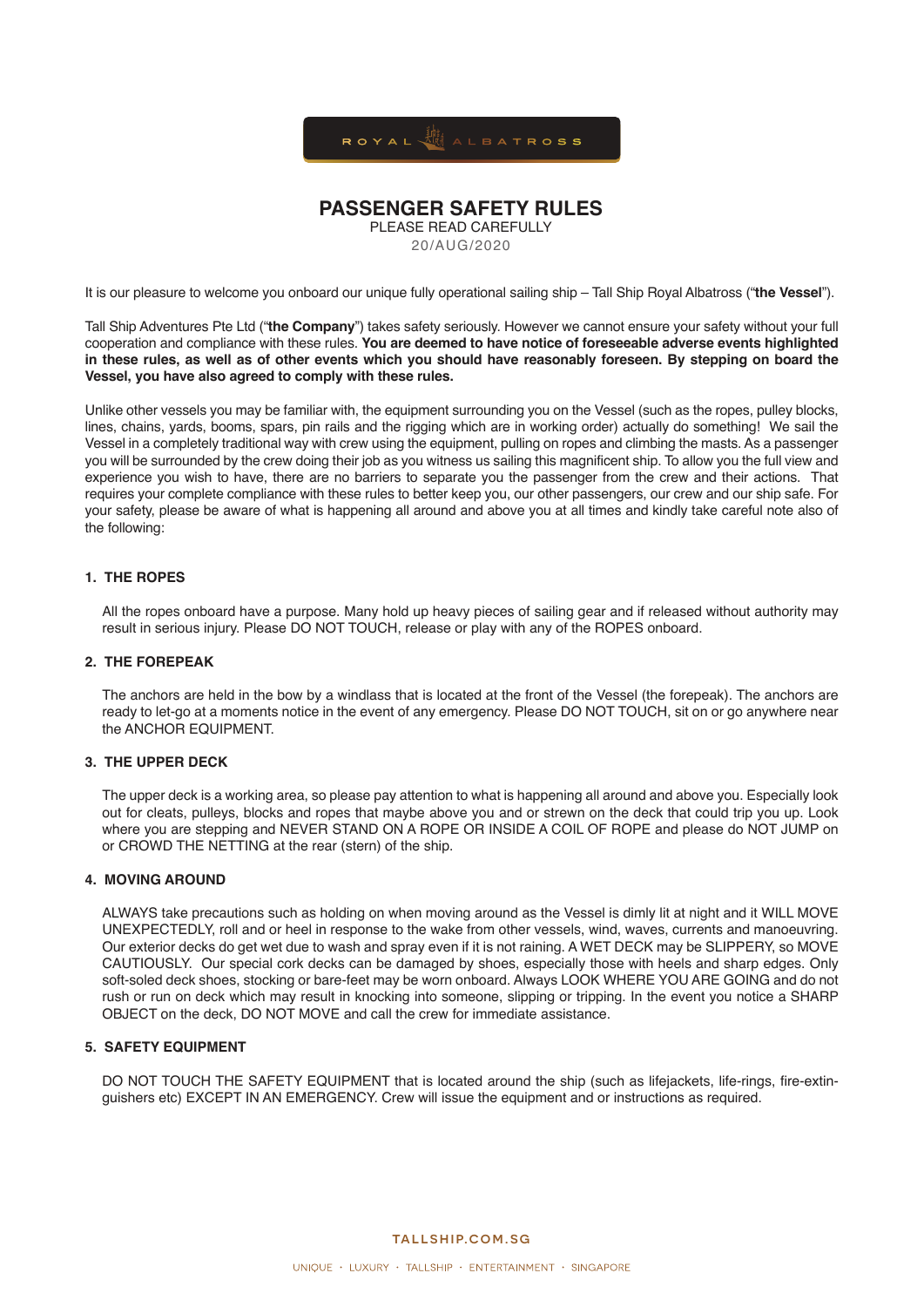

# **PASSENGER SAFETY RULES**

PLEASE READ CAREFULLY

20/AUG/2020

### **6. CLIMB**

Climbing on the rig is a specialist skill and requires safety equipment and training. Please DO NOT CLIMB above deck-level, on the seats or on the safety fence, netting or rails unless invited by a crew-member. On certain occasions, passengers may be invited to participate in climbing aloft, but this will only be conducted in strict accordance with the "Aloft Safety Policy". Leaning over the safety-rail and or jumping into the sea from the ship can be dangerous and is strictly prohibited, unless the Captains permission is given after a full briefing and a safety support boat has been deployed.

#### **7. SMOKING**

Smoking is a fire-hazard on board and cigarette-ends can be carried by the wind into the rig, sails, rope coils, wooden structures, flammable surfaces or into people's eyes. Therefore Royal Albatross operates a NO SMOKING POLICY onboard. On certain trips, the Captain may authorise a passenger to smoke by designating a safe location. In order to ensure the safety and comfort of all passengers onboard, anyone who desires to smoke must personally seek permission from the Captain on each occasion unless the Captain instructs otherwise.

#### **8. RESTRICTED AREAS**

Certain compartments onboard are designated restricted areas where passengers MAY NOT ENTER. These include the Galley, Engine Room and access, reception area and behind the bars, the navigation and helm station, crew accommodation, bosun's locker in the forepeak (bow) and for day excursions, the cabins and cabin corridor.

#### **9. OPENINGS**

The portholes and windows are required to be kept tightly closed to prevent water entry. Please DO NOT OPEN or interfere with any porthole, window or hatch.

#### **10. CHILDREN AND PETS**

The Vessel is an exciting place for children and pets, however, it may also be hazardous if they do not follow these safety rules. It is the sole responsibility of parents or care-givers to keep children and pets in CLOSE PROXIMITY and UNDER SUPERVISION AT ALL TIMES when onboard. Dogs must be kept on a lead at all times.

#### **11. TOILETS**

The marine toilet system onboard is unlike a shore-based toilet as the waste is processed through special pumps, narrow pipes and holding-tanks. Please do not put anything into the toilet UNLESS YOU'VE EATEN IT or other than small quantities of the TOILET PAPER provided – this is VERY IMPORTANT as the system **WILL GET BLOCKED** if other items are flushed. Other sanitary materials and towels may be disposed of into the bins provided. Royal Albatross is committed to not polluting our environment, so please do not throw anything into the sea, but use the waste-bins onboard.

#### **12. STAIRCASES AND DOORS**

Always use the HAND RAILS when using the STAIRCASES, do not hold items in your hands and please maintain your BALANCE as the Vessel may move suddenly or unexpectedly. If it is raining, the STAIRCASES WILL BE WET so extra care must be taken by ensuring your foot is firmly placed on top of the anti-slip strip on each step. Please also keep stairways and door-accesses clear and do NOT INTERFERE with the DOORS. The doors are heavy and designed to be water-tight when closed, you will need to step-over its threshold when entering, so be careful not to trip and or knock your shins on the door frames. In some areas of the Vessel the ceiling height and the top of door frames are low, so please be watchful to avoid knocking your head.